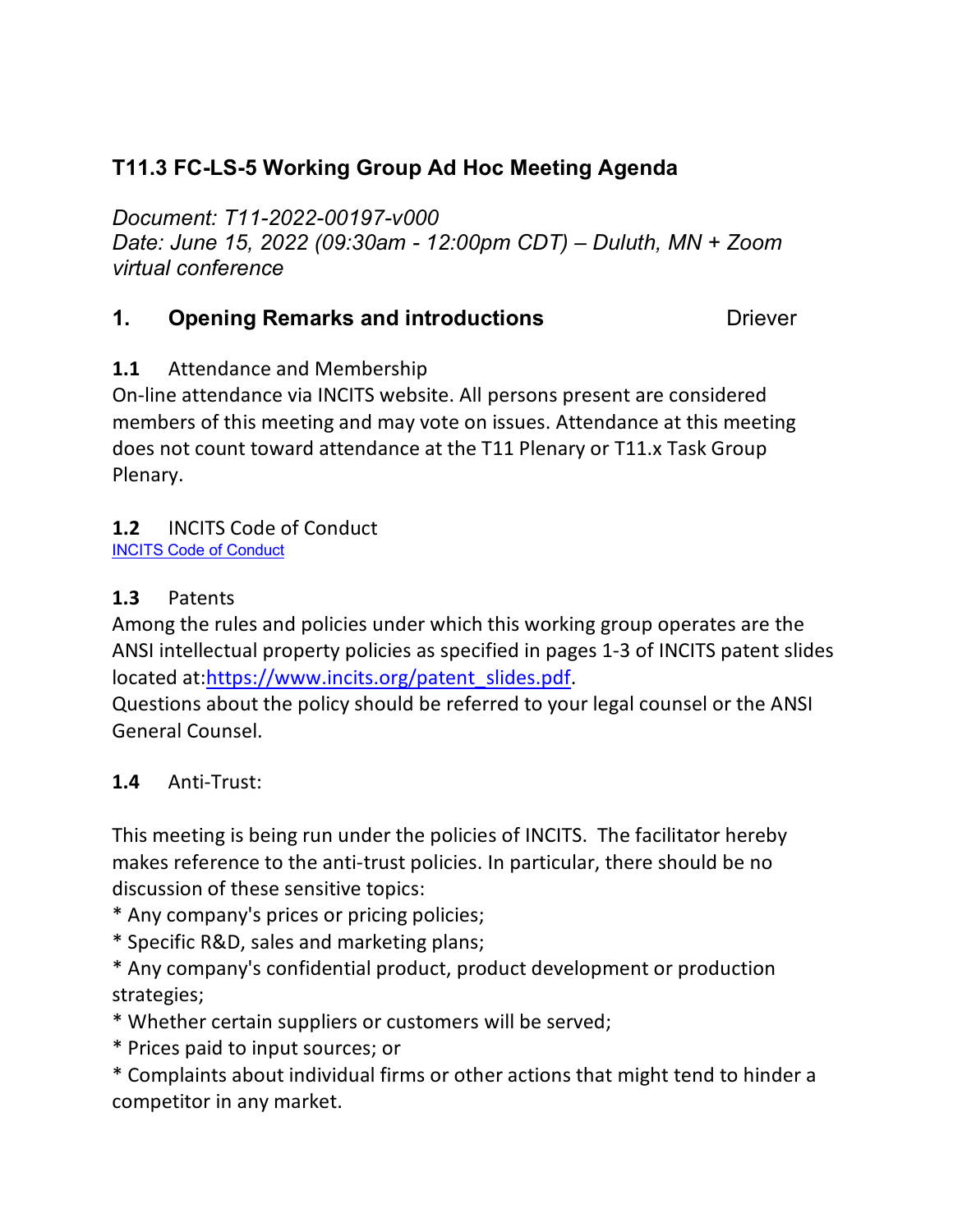This must be enforced by all participants as well as the officers and adhoc meeting chairs.

**2. Approval of agenda** (T11-2022-00197-v000) All

**3. Review of past business** Diever **3.1** Approval of minutes (T11-2022-00142-v001) Rusch/Peterson **3.2** Review of old action items Rusch/Peterson

# **4. Old Business**

**4.1** Text proposal for adding ULP name registration/query to support NVMe NQNs in FC

> T11-2022-00028-v004 Bharadwaj (Cisco)

**4.2** Fabric Notifications - There's Always Just One More Thing T11-2022-00117-v001 Johnson (Broadcom)

**4.3** Fabric Notifications – PNL Technical Comments

T11-2022-00120-v002 Johnson (Broadcom)

# **5. New Business**

**5.1** Port Notifications - There "Is" Somebody Out There!

T11-2022-00116-v001 Johnson (Broadcom)

# **6. Unscheduled Business**